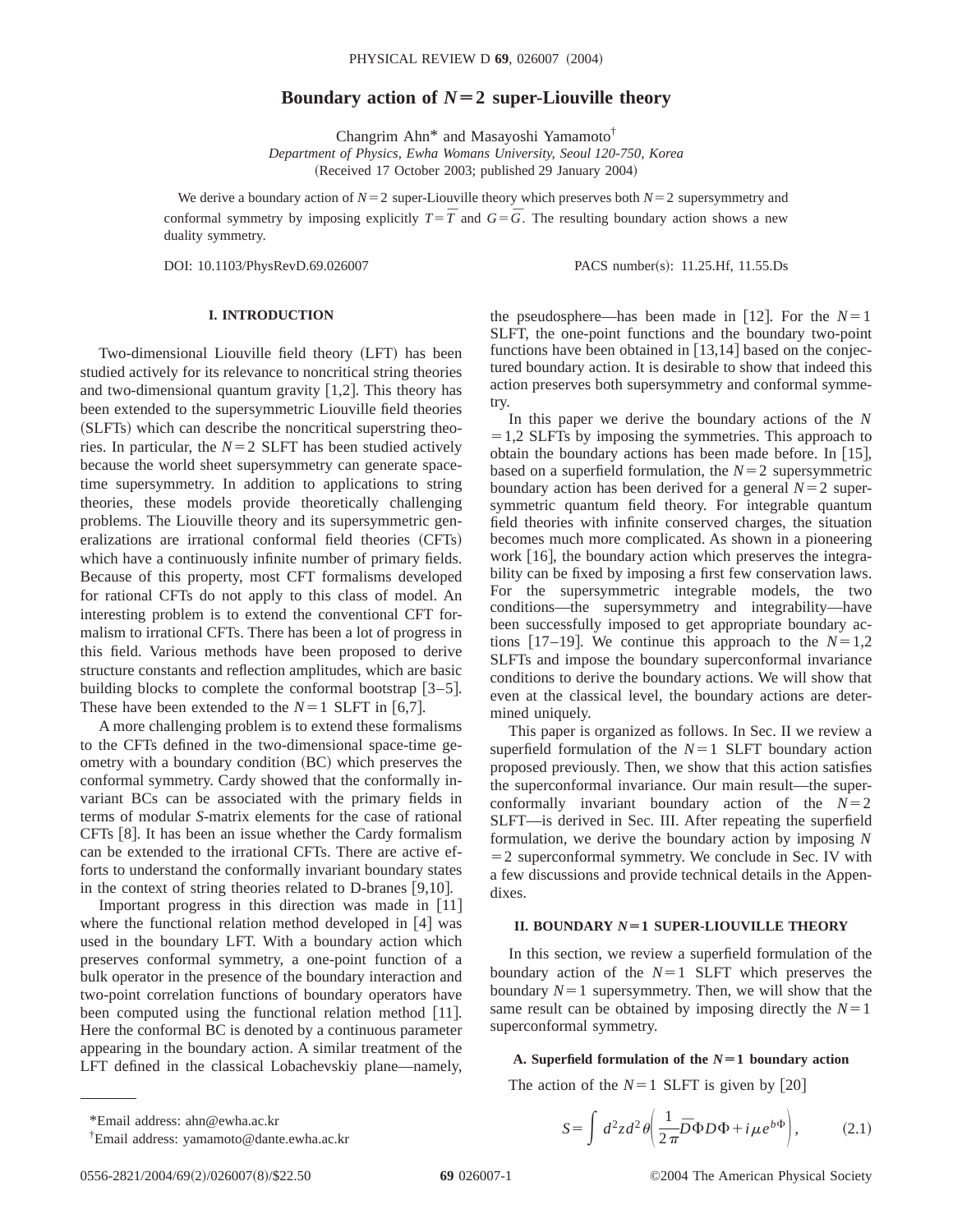where  $\Phi$  is a real scalar superfield:

$$
\Phi = \phi + i \theta \psi - i \overline{\theta} \overline{\psi} + i \theta \overline{\theta} F. \tag{2.2}
$$

(See Appendix A 1 for our conventions of the  $N=1$  supersymmetry.) This theory contains a dimensionless Liouville coupling constant *b* and the cosmological constant  $\mu$ . Note that we consider a trivial background and omit a linear dilaton coupling. We can express the action in terms of the component fields,

$$
S = \int d^2 z \left[ \frac{1}{2\pi} (\partial \phi \overline{\partial} \phi + \psi \overline{\partial} \psi + \overline{\psi} \partial \overline{\psi}) + i \mu b^2 \psi \overline{\psi} e^{b\phi} + \frac{1}{2} \pi \mu^2 b^2 e^{2b\phi} \right],
$$
\n(2.3)

by integrating over the  $\theta$  and  $\bar{\theta}$  coordinates in Eq. (2.1) and eliminating the auxiliary field *F* from its equation of motion.

To introduce the boundary action, we consider first a general  $N=1$  supersymmetric theory on the lower half-plane:  $-\infty < x = \text{Re } z < \infty, \ -\infty < y = \text{Im } z \le 0.$  Following [10], we can write the action as follows:

$$
S = \int_{-\infty}^{\infty} dx \int_{-\infty}^{0} dy \int d^2 \theta \mathcal{L}, \qquad (2.4)
$$

where  $\mathcal L$  is the Lagrangian density in superspace. The supersymmetry variation of the action is

$$
\delta S = \int_{-\infty}^{\infty} dx \int_{-\infty}^{0} dy \int d^2 \theta (\zeta Q + \overline{\zeta} \overline{Q}) \mathcal{L}
$$
  
= 
$$
- \frac{i}{2} \int_{-\infty}^{\infty} dx (\zeta \mathcal{L} |_{\overline{\theta}} + \overline{\zeta} \mathcal{L} |_{\theta}) |_{y=0}.
$$
 (2.5)

To cancel the surface term  $(2.5)$ , we add a boundary action

$$
S_B = \frac{i}{2} \eta \int_{-\infty}^{\infty} dx \mathcal{L} \big|_{\theta = \overline{\theta} = 0}, \quad \eta = \pm 1, \quad (2.6)
$$

which is defined at  $y=0$ . When  $\zeta = \eta \overline{\zeta}$ , the supersymmetry variation of the total action vanishes:  $\delta S + \delta S_B = 0$ . Only one supercharge  $Q + \eta \overline{Q}$  is preserved. Conservation of this charge imposes the boundary condition on the supercurrent:  $G + \eta \bar{G} = 0$  at  $y = 0$ . The superderivatives in the tangential and normal directions are given by  $D_t = D + \eta \bar{D}$  and  $D_n$  $= D - \eta \bar{D}$ , respectively. Their conjugate coordinates are  $\theta_t$  $= (\theta + \eta \overline{\theta})/2$  and  $\theta_n = (\theta - \eta \overline{\theta})/2$ .

For the total variation of  $S + S_B$  to vanish, two types of boundary conditions can be imposed.

(i) Dirichlet boundary conditions  $D_t \Phi|_{v=\theta_0=0} = 0$ : For the  $N=1$  SLFT, this corresponds to

$$
\psi - \eta \bar{\psi}|_{y=0} = 0, \ \partial_x \phi|_{y=0} = 0. \tag{2.7}
$$

These conditions can be identified with the supersymmetric version of the ZZ brane  $[12-14]$ 

(ii) Neumann boundary conditions  $D_n\Phi|_{y=\theta_0=0}=0$ : For the  $N=1$  SLFT, these give

$$
\psi + \eta \bar{\psi}|_{y=0} = 0, \ \partial_y \phi - 2 \eta \pi \mu b e^{b\phi}|_{y=0} = 0. \tag{2.8}
$$

These boundary conditions correspond to the supersymmetric version of the FZZT brane  $[11,21]$ .

In  $[10]$ , it is shown that one can add an additional term to the boundary action

$$
S'_B = -\frac{1}{2} \int_{-\infty}^{\infty} dx \int d\theta_t \left( \Gamma D_t \Gamma + \frac{4}{b} i \mu_B \Gamma e^{b \Phi/2} \right), \quad (2.9)
$$

with a fermionic boundary superfield  $\Gamma = a + i \theta_t h$ . In fact, this boundary action is equivalent to that considered previously in  $[13,14]$ . We will show in the next subsection that this action indeed preserves the boundary superconformal symmetry.

#### **B. Boundary superconformal symmetry**

To derive a boundary action which preserves both  $N=1$ supersymmetry and conformal symmetry, we start with a general form of boundary action

$$
S_B = \int_{-\infty}^{\infty} dx \bigg[ -\frac{i}{4\pi} \overline{\psi} \psi + \frac{1}{2} a \partial_x a - f(\phi) a (\psi + \overline{\psi}) + B(\phi) \bigg],
$$
\n(2.10)

where *a* is a real fermionic boundary degree of freedom which anticommutes with  $\psi$  and  $\bar{\psi}$ . The boundary action  $(2.10)$  was first proposed in the boundary  $N=1$  supersymmetric sine-Gordon model [18].  $f(\phi)$  and  $B(\phi)$  are functions of the scalar field  $\phi$  to be determined by the boundary conditions which preserve  $N=1$  supersymmetry. The fermionic boundary degree of freedom *a* was first introduced in the Ising model in a boundary magnetic field  $[16]$  and in the  $N=1$  SLFT with appropriate kinetic term [14].

The boundary  $N=1$  superconformal symmetry imposes the following constraints on the stress tensor and supercurrent:

$$
T = \overline{T}, \quad G = \overline{G} \quad \text{at} \quad y = 0. \tag{2.11}
$$

Here we choose  $\eta = -1$  and preserve only one supercharge  $Q-\overline{Q}$ . Hence, it is called sometimes as  $N=1/2$  supersymmetry.

The stress tensor *T* and the supercurrent *G* are given by

$$
T = -\frac{1}{2} [(\partial \phi)^2 + \psi \partial \psi] + \frac{1}{2} \hat{Q} \partial^2 \phi, \quad G = i(\psi \partial \phi - \hat{Q} \partial \psi),
$$
\n(2.12)

where  $\hat{Q}$  is the background charge. By using the equations of motion, one can easily show that the conservation laws  $\overline{\partial}T$  $= \partial \overline{T} = \overline{\partial} G = \partial \overline{G} = 0$  are satisfied at the classical level with  $Q = 1/b$ .

Using the bulk equations of motion,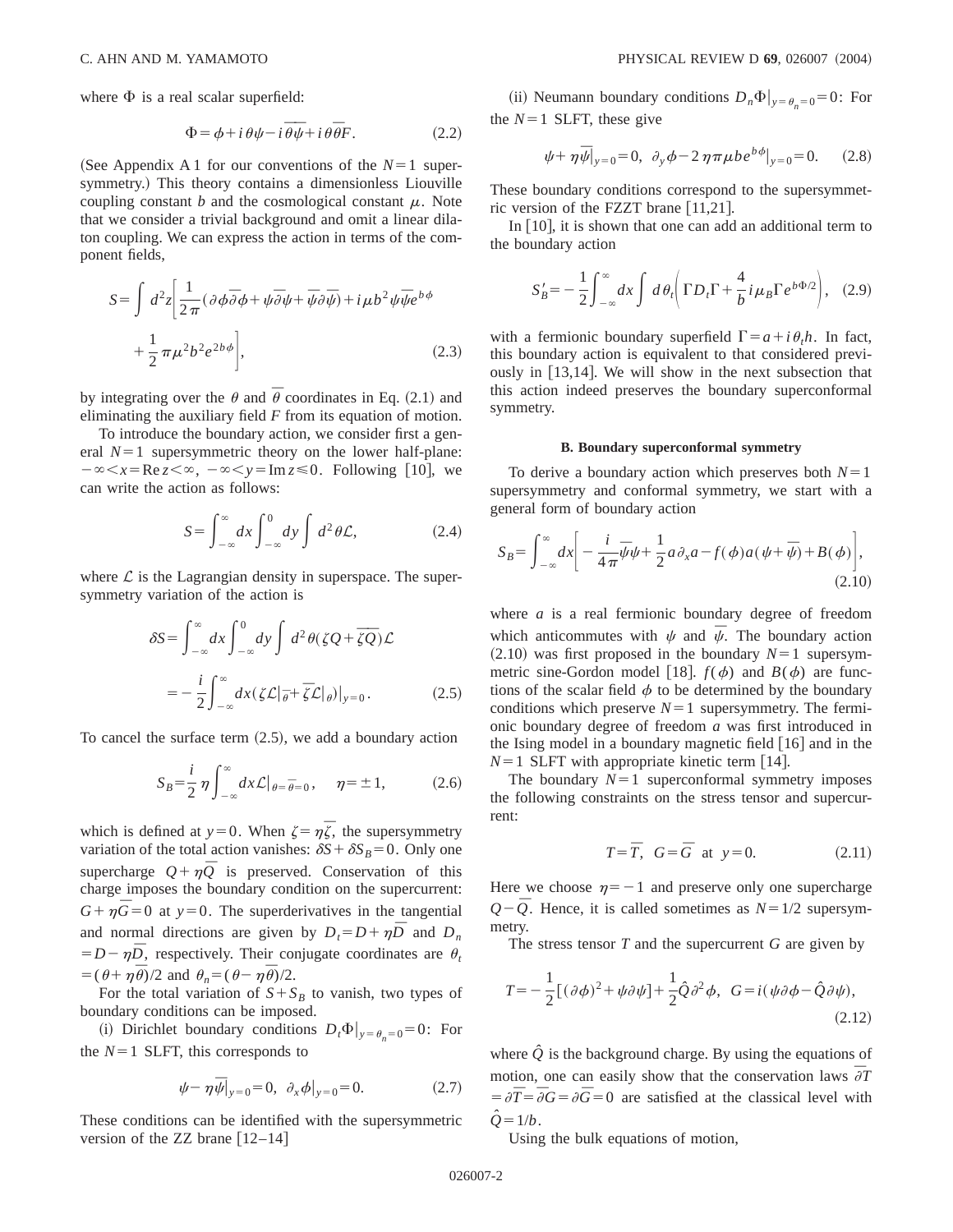$$
\partial \overline{\partial} \phi = \pi \mu b^3 (i \psi \overline{\psi} + \pi \mu e^{b \phi}) e^{b \phi},
$$
  

$$
\overline{\partial} \psi = -\pi i \mu b^2 \overline{\psi} e^{b \phi}, \quad \partial \overline{\psi} = \pi i \mu b^2 \psi e^{b \phi}, \qquad (2.13)
$$

and the boundary equations of motion,

$$
\partial_y \phi = 4 \pi \frac{\partial f}{\partial \phi} a(\psi + \bar{\psi}) - 4 \pi \frac{\partial B}{\partial \phi},
$$
  

$$
\psi - \bar{\psi} = -4 \pi i f a, \ \partial_x a = f(\psi + \bar{\psi}), \tag{2.14}
$$

we obtain

$$
G - \bar{G} = 2 \pi \left( f - \frac{2}{b} \frac{\partial f}{\partial \phi} \right) \partial_x \phi a
$$

$$
+ \pi \left( -\frac{2}{f} \frac{\partial B}{\partial \phi} - \frac{4}{b} f + \mu b e^{b \phi} \frac{1}{f} \right) \partial_x a. \quad (2.15)
$$

Here we eliminated  $\psi, \bar{\psi}$  assuming *f* is not zero.

The condition  $G-\bar{G}=0$  can be satisfied by the following *f* and *B*:

$$
f = \mu_B e^{b\phi/2}, \quad B = \left(-\frac{2}{b^2}\mu_B^2 + \frac{1}{2}\mu\right) e^{b\phi}, \quad (2.16)
$$

where  $\mu_B$  is the boundary cosmological constant. One can show similarly that  $T - \overline{T} = 0$  can be also satisfied. One can easily check that the boundary action  $(2.9)$  with  $(2.6)$  in terms of the superfields is indeed the same as Eqs.  $(2.10)$ with  $(2.16)$ . Therefore, this action preserves not only boundary  $N=1$  supersymmetry but also conformal symmetry.

So far, we have considered only the classical equations of motion. Even at this level, the boundary action has been determined uniquely. We can consider quantum corrections in a similar approach. For this, we interpret  $e^{b\phi}$  in Eqs.  $(2.13)$  as the normal-ordered exponential : $e^{\lambda \phi}$ :. The fields in the stress tensor and the supercurrent in Eq.  $(2.12)$  should be also normal ordered. With this change, we obtain

$$
\overline{\partial}T = \pi \mu b^2 (1 + b^2 - \hat{Q}b) [\pi \mu \partial (e^{b\phi})^2 + i \psi \overline{\psi} \partial e^{b\phi} - i \overline{\psi} \partial \psi e^{b\phi}]].
$$
\n(2.17)

The conservation law  $\overline{\partial}T = 0$  (and others) can be satisfied when the background charge is renormalized to  $\hat{Q} = 1/b$  $+ b$ . We will show in Appendix B that the boundary superconformal symmetry  $T - \overline{T} = 0$  and  $G - \overline{G} = 0$  is also preserved at the quantum level with this  $\hat{Q}$ .

#### **III. BOUNDARY** *N*=2 SUPER-LIOUVILLE THEORY

In this section, we use previous method to derive the superconformal boundary action of the  $N=2$  SLFT.

#### **A. Superfield formulation**

The action of the  $N=2$  SLFT is given by

$$
S = \int d^2 z \left[ \frac{1}{\pi} \int d^4 \theta \Phi^+ \Phi^- + \left( i \mu \int d^2 \theta^+ e^{b \Phi^+} + \text{c.c.} \right) \right],
$$
\n(3.1)

where  $\Phi^{\pm}$  are the chiral superfields which satisfy

$$
D_{\mp} \Phi^{\pm} = \bar{D}_{\mp} \Phi^{\pm} = 0.
$$
 (3.2)

Therefore,  $\Phi^{\pm}$  can be expanded as

$$
\Phi^{\pm} = \phi^{\pm}(y^{\pm}, \overline{y}^{\pm}) + i \theta^{\pm} \psi^{\mp}(y^{\pm}, \overline{y}^{\pm}) - i \overline{\theta}^{\pm} \overline{\psi}^{\mp}(y^{\pm}, \overline{y}^{\pm}) \n+ i \theta^{\pm} \overline{\theta}^{\pm} F^{\pm}(y^{\pm}, \overline{y}^{\pm}),
$$
\n(3.3)

where  $y^{\pm} = z + \frac{1}{2} \theta^{\pm} \theta^{\mp}$  and  $\overline{y}^{\pm} = \overline{z} + \frac{1}{2} \overline{\theta}^{\pm} \overline{\theta}^{\mp}$ . (See Appendix A 2 for conventions.) The action can be written in terms of the component fields as

$$
S = \int d^2 z \left[ \frac{1}{2\pi} (\partial \phi^- \overline{\partial} \phi^+ + \partial \phi^+ \overline{\partial} \phi^- + \psi^- \overline{\partial} \psi^+ + \psi^+ \overline{\partial} \psi^- + \overline{\psi}^- \partial \overline{\psi}^+ + \overline{\psi}^- \partial \overline{\psi}^+ + \overline{\psi}^+ \partial \overline{\psi}^-) + i \mu b^2 \psi^- \overline{\psi}^- e^{b \phi^+} + i \mu b^2 \psi^+ \overline{\psi}^+ e^{b \phi^-} + \pi \mu^2 b^2 e^{b (\phi^+ + \phi^-)} \right].
$$
 (3.4)

Now we consider boundary conditions in the  $N=2$  SLFT on the lower half-plane. The action can be written as

$$
S = \int_{-\infty}^{\infty} dx \int_{-\infty}^{0} dy \left[ \int d^4 \theta K(\Phi^+, \Phi^-) \right]
$$
  
+ 
$$
\int d^2 \theta^+ W^+(\Phi^+) - \int d^2 \theta^- W^-(\Phi^-) \right]
$$
  
= 
$$
S_K + S_W, \qquad (3.5)
$$

where  $K(\Phi^+, \Phi^-)$  is a Kähler potential and  $W^{\pm}(\Phi^{\pm})$  are superpotentials. Consider first the case where only the Kähler potential term exists [22]. The supersymmetric variation of  $S_K$  is

$$
\delta S_K = \int_{-\infty}^{\infty} dx \int_{-\infty}^{0} dy \int d^4 \theta (\zeta^+ Q_+ + \overline{\zeta}^+ \overline{Q}_+ + \zeta^- Q_- \n+ \overline{\zeta}^- \overline{Q}_-) K (\Phi^+, \Phi^-) \n= \frac{i}{4} \int_{-\infty}^{\infty} dx (\zeta^+ K|_{\theta^+ \overline{\theta}^+ \overline{\theta}^-} + \overline{\zeta}^+ K|_{\theta^+ \overline{\theta}^+ \theta^-} \n+ \zeta^- K|_{\overline{\theta}^+ \theta^- \overline{\theta}^-} + \overline{\zeta}^- K|_{\theta^+ \theta^- \overline{\theta}^-})|_{y=0}.
$$
\n(3.6)

We can cancel Eq.  $(3.6)$  by adding two types of boundary actions

$$
S_{BK} = \frac{i}{4} \int_{-\infty}^{\infty} dx \left( e^{i\beta} K \middle| \, \overline{\theta} + \theta^+ + e^{-i\beta} K \middle| \, \overline{\theta} - \theta^- \right) \tag{3.7}
$$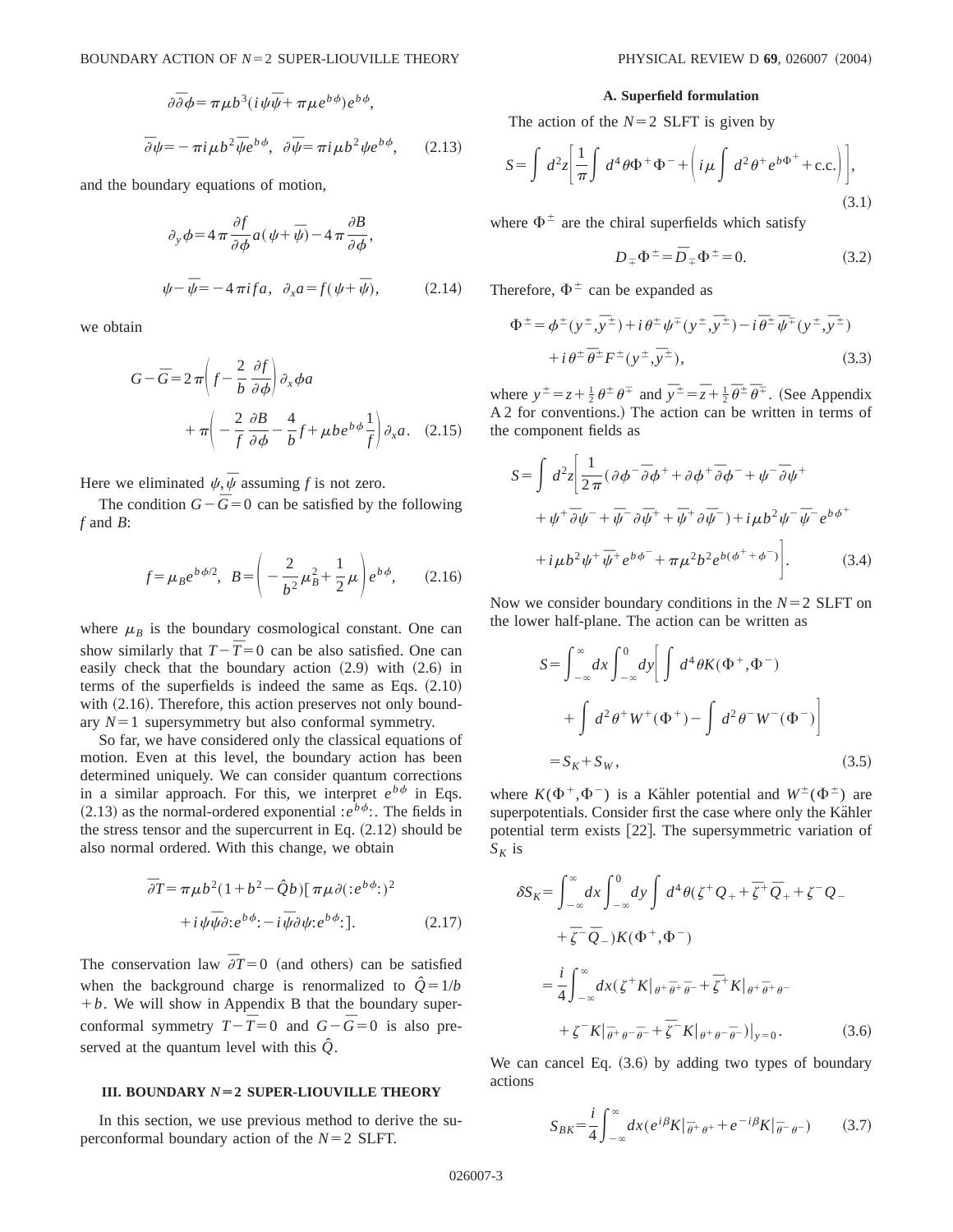and

$$
S_{BK} = \frac{i}{4} \int_{-\infty}^{\infty} dx \left( e^{i\beta} K \middle|_{\theta^+ \overline{\theta}^-} + e^{-i\beta} K \middle|_{\theta^- \overline{\theta}^+} \right), \tag{3.8}
$$

where  $e^{i\beta}$  is an arbitrary phase. In the first case, the supersymmetry variation of  $S_K + S_{BK}$  vanishes when  $\overline{\zeta}^{\pm}$  $= e^{\pm i\beta} \zeta^{\mp}$ . The conserved supercharges are  $Q_{+} + e^{-i\beta} \overline{Q}_{-}$ and  $Q_{-}+e^{i\beta}\overline{Q}_{+}$ . This leads to a condition on the supercurrents:  $G^{\pm} + e^{\mp i\beta} \overline{G}^{\mp} = 0$  at  $y = 0$ . This case is called A-type boundary conditions [23]. The second case is  $\overline{\zeta}^{\pm} = e^{\mp i\beta} \zeta^{\pm}$ where conserved supercharges are  $Q_{+}+e^{-i\beta}\overline{Q}_{+}$  and  $Q_{-}$  $+e^{i\beta}\overline{O}_-$ . Associated boundary conditions on the supercurrents will be called B-type boundary condition:  $G^{\pm}$  $+ e^{\mp i\beta} \bar{G}^{\pm} = 0$  at  $y = 0$ . In this paper, we will consider  $e^{i\beta}$  $=$  -1 for simplicity.

With nonvanishing superpotential  $W^{\pm}$ , the supersymmetric variation becomes

$$
\delta S_W = \frac{1}{2} \int_{-\infty}^{\infty} dx \left[ \left( \overline{\zeta} - \psi^- - \zeta^- \overline{\psi}^- \right) \frac{\partial W^+}{\partial \phi^+} + \left( \zeta^+ \overline{\psi}^+ - \overline{\zeta}^+ \psi^+ \right) \frac{\partial W^-}{\partial \phi^-} \right].
$$
\n(3.9)

We classify the boundary conditions into two classes following  $[15,22]$ .

#### *1. A-type boundary condition*

We set  $\overline{\zeta}^{\pm} = -\zeta^{\mp}$  in Eq. (3.9) and assume that the fermions satisfy the condition

$$
\psi^{\pm} - \bar{\psi}^{\mp} \big|_{y=0} = 0. \tag{3.10}
$$

The boundary conditions for the bosons are given by

$$
\partial_x(\phi^+ - \phi^-) = 0, \ \partial_y(\phi^+ + \phi^-) = 0.
$$
 (3.11)

If the superpotentials  $W^{\pm}$  satisfy

$$
\left. \frac{\partial W^+}{\partial \phi^+} - \frac{\partial W^-}{\partial \phi^-} \right|_{y=0} = 0, \tag{3.12}
$$

 $\delta S_W = 0$  can be achieved.

### *2. B-type boundary condition*

If  $\overline{\zeta}^{\pm} = -\zeta^{\pm}$ , Eq. (3.9) becomes

$$
\delta S_W = \frac{1}{2} \int_{-\infty}^{\infty} dx \left[ -\zeta^{-} (\psi^{-} + \overline{\psi}^{-}) \frac{\partial W^{+}}{\partial \phi^{+}} + \zeta^{+} (\psi^{+} + \overline{\psi}^{+}) \frac{\partial W^{-}}{\partial \phi^{-}} \right].
$$
\n(3.13)

This vanishes for two types of boundary conditions.

(i) Dirichlet boundary conditions

$$
\psi^{\pm} + \overline{\psi}^{\pm} |_{y=0} = 0, \partial_x \phi^{\pm} |_{y=0} = 0.
$$
 (3.14)

(ii) Neumann boundary conditions

$$
\psi^{\pm} - \overline{\psi}^{\pm} \big|_{y=0} = 0, \ \partial_y \phi^{\pm} \big|_{y=0} = 0. \tag{3.15}
$$

While no additional condition is needed for  $(i)$ , the additional conditions

$$
\left. \frac{\partial W^{\pm}}{\partial \phi^{\pm}} \right|_{y=0} = 0 \tag{3.16}
$$

are necessary for case (ii). To avoid this unphysical situation, one must add an additional boundary term

$$
S_{BW} = \frac{i}{2} \eta \int_{-\infty}^{\infty} dx (W^{+} - W^{-}) \Big|_{\theta^{\pm} = \bar{\theta}^{\pm} = 0}.
$$
 (3.17)

The variation of this term cancels  $\delta S_W$  in Eq. (3.13) if  $\zeta^ +\eta \zeta^+=0$  is satisfied. This leads to the boundary conditions for  $\phi^{\pm}$ :

$$
\partial_y \phi^{\pm} \mp 2 \pi i \eta \frac{\partial W^{\mp}}{\partial \phi^{\mp}} \bigg|_{y=0} = 0. \tag{3.18}
$$

Therefore, only  $N=1$  supersymmetry is preserved.

### **B. Boundary action of**  $N=2$  super-Liouville theory

Here we construct the boundary action with a B-type boundary condition which preserves  $N=2$  superconformal invariance. We start with

$$
S_B = \int_{-\infty}^{\infty} dx \bigg[ -\frac{i}{4\pi} (\bar{\psi}^+ \psi^- + \bar{\psi}^- \psi^+) + \frac{1}{2} a^- \partial_x a^+
$$
  

$$
- \frac{1}{2} (f^+ (\phi^+) a^+ + \tilde{f}^+ (\phi^+) a^-) (\psi^- + \bar{\psi}^-)
$$
  

$$
- \frac{1}{2} (f^- (\phi^-) a^- + \tilde{f}^- (\phi^-) a^+) (\psi^+ + \bar{\psi}^+)
$$
  

$$
+ B (\phi^+, \phi^-) \bigg],
$$
 (3.19)

where  $a^{\pm}$  are complex fermionic boundary degrees of freedom, which anticommute with  $\psi^{\pm}$  and  $\overline{\psi}^{\pm}$ . The boundary action of the form  $(3.19)$  was first proposed in the context of the *N*=2 supersymmetric sine-Gordon model [19].  $f^{\pm}(\phi^{\pm})$ ,  $\tilde{f}^{\pm}(\phi^{\pm})$ , and  $B(\phi^{\pm}, \phi^{-})$  are functions of  $\phi^{\pm}$  to be determined by the boundary conditions.

The stress tensor *T*, the supercurrent  $G^{\pm}$ , and the  $U(1)$ current *J* are given by

$$
T = -\partial \phi^- \partial \phi^+ - \frac{1}{2} (\psi^- \partial \psi^+ + \psi^+ \partial \psi^-)
$$
  
+ 
$$
\frac{1}{2} \hat{Q} (\partial^2 \phi^+ + \partial^2 \phi^-),
$$
 (3.20)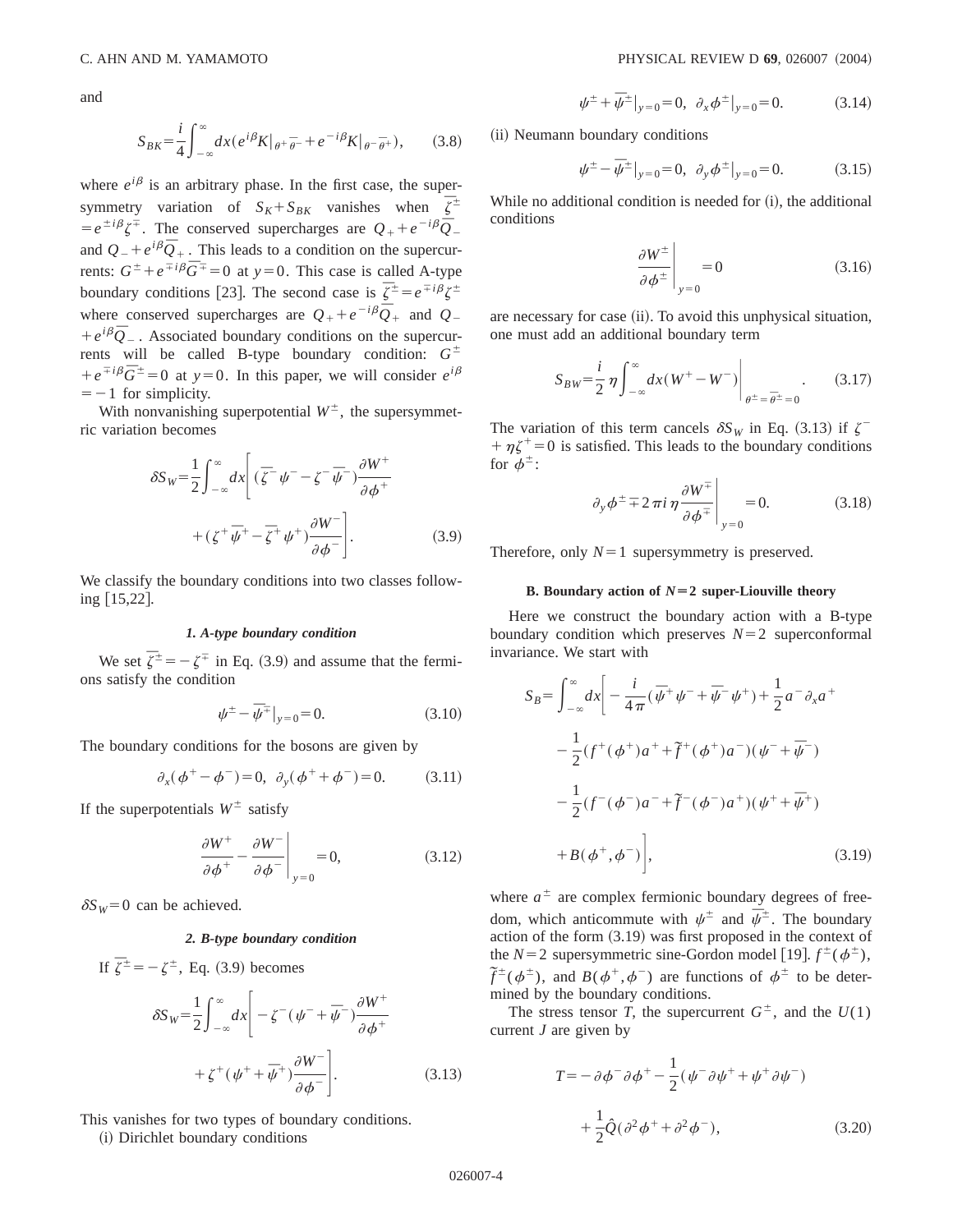$$
J = -\psi^{-}\psi^{+} + \hat{Q}(\partial\phi^{+} - \partial\phi^{-}), \qquad (3.22)
$$

where  $\hat{Q}$  is the background charge.

One can show that the conservation laws  $\overline{\partial}T = \partial \overline{T} = \overline{\partial}G^{\pm}$  $= \partial \overline{G}^{\pm} = \overline{\partial} J = \partial \overline{J} = 0$  are satisfied at the classical level when  $\hat{Q} = 1/b$  in the same way as the  $N=1$  case. One major difference for the  $N=2$  SLFT is that  $\hat{Q}$  has no quantum correction. The above conservation laws hold at the quantum level with  $\hat{Q} = 1/b$  due to  $:e^{b\phi^+} : :e^{b\phi^-} : : :e^{b\phi^-} : : :e^{b\phi^+} :$ . This means that a classical level computation is sufficient for our consideration. Also, without the correction, dual symmetry  $b \rightarrow 1/b$  disappears. The lack of dual symmetry makes it much harder to solve even bulk  $N=2$  SLFT [24].

To preserve  $N=2$  superconformal symmetry, we impose the following boundary conditions on the conserved currents:

$$
T = \overline{T}
$$
,  $G^{\pm} = \overline{G}^{\pm}$ ,  $J = \overline{J}$  at  $y = 0$ . (3.23)

Substituting the bulk equations of motion,

$$
\partial \overline{\partial} \phi^{\pm} = \pi \mu b^{3} (i \psi^{\pm} \overline{\psi}^{\pm} + \pi \mu e^{b \phi^{\pm}}) e^{b \phi^{\mp}},
$$
  
\n
$$
\overline{\partial} \psi^{\pm} = - \pi i \mu b^{2} \overline{\psi}^{\mp} e^{b \phi^{\pm}},
$$
  
\n
$$
\partial \overline{\psi}^{\pm} = \pi i \mu b^{2} \psi^{\mp} e^{b \phi^{\pm}},
$$
\n(3.24)

and the boundary equations of motion,

$$
\partial_y \phi^{\pm} = 2 \pi \left( \frac{\partial f^{\mp}}{\partial \phi^{\mp}} a^{\mp} + \frac{\partial \widetilde{f}^{\mp}}{\partial \phi^{\mp}} a^{\pm} \right) (\psi^{\pm} + \overline{\psi}^{\pm}) - 4 \pi \frac{\partial B}{\partial \phi^{\mp}},
$$
  

$$
\psi^{\pm} - \overline{\psi}^{\pm} = -2 \pi i (f^{\pm} a^{\pm} + \widetilde{f}^{\pm} a^{\mp}),
$$
  

$$
\partial_x a^{\pm} = f^{\mp} (\psi^{\pm} + \overline{\psi}^{\pm}) + \widetilde{f}^{\pm} (\psi^{\mp} + \overline{\psi}^{\mp}),
$$
 (3.25)

into  $G^{\pm}$  –  $\overline{G}^{\pm}$  and eliminating  $\psi^{\pm}$  and  $\overline{\psi}^{\pm}$ , we obtain

$$
G^{\pm} - \overline{G}^{\pm} = \pi \left( f^{\pm} - \frac{2}{b} \frac{\partial f^{\pm}}{\partial \phi^{\pm}} \right) \partial_x \phi^{\pm} a^{\pm} + \pi \left( \widetilde{f}^{\pm} - \frac{2}{b} \frac{\partial \widetilde{f}^{\pm}}{\partial \phi^{\pm}} \right) \partial_x \phi^{\pm} a^{\mp} + \pi \left( - \frac{2f^{\pm}}{f^{\pm} f^{\mp} - \widetilde{f}^{\pm} \widetilde{f}^{\mp}} \frac{\partial B}{\partial \phi^{\mp}} - \frac{2}{b} f^{\pm} \right) \partial_y \phi^{\pm} a^{\mp} + \pi \left( \frac{2\widetilde{f}^{\pm}}{f^{\pm} f^{\mp} - \widetilde{f}^{\pm} \widetilde{f}^{\mp}} \frac{\partial B}{\partial \phi^{\mp}} - \frac{2}{b} f^{\pm} \right) \phi_x a^{\mp} + \pi \left( \frac{2\widetilde{f}^{\pm}}{f^{\pm} f^{\mp} - \widetilde{f}^{\pm} \widetilde{f}^{\mp}} \frac{\partial B}{\partial \phi^{\mp}} - \frac{2}{b} \widetilde{f}^{\pm} + \frac{\mu b f^{\mp}}{f^{\pm} f^{\mp} - \widetilde{f}^{\pm} \widetilde{f}^{\mp}} e^{b \phi^{\pm}} \right) \partial_x a^{\mp}.
$$
 (3.26)

The condition  $G^{\pm} - \overline{G}^{\pm} = 0$  determines  $f^{\pm}$ ,  $\tilde{f}^{\pm}$ , and *B* as follows:

$$
f^{\pm} = C^{\pm} e^{b \phi^{\pm}/2}, \, \tilde{f}^{\pm} = \tilde{C}^{\pm} e^{b \phi^{\pm}/2}, \tag{3.27}
$$

$$
B = -\frac{2}{b^2} (C^+ C^- + \tilde{C}^+ \tilde{C}^-) e^{b(\phi^+ + \phi^-)/2}, \tag{3.28}
$$

where  $C^{\pm}$  and  $\tilde{C}^{\pm}$  are complex constants which obey  $C^{\pm} \tilde{C}^{\pm} = \mu b^2 / 4.$ 

We next consider the stress tensor. Eliminating  $a^{\pm}$  from Eq.  $(3.25)$  and using Eq.  $(3.27)$  and  $(3.28)$ , we obtain

$$
\partial_y \phi^{\pm} = i \frac{b}{2} (\psi^{\mp} - \bar{\psi}^{\mp}) (\psi^{\pm} + \bar{\psi}^{\pm})
$$
  
+ 
$$
\frac{4 \pi}{b} (C^{\pm} C^- + \tilde{C}^{\pm} \tilde{C}^-) e^{b (\phi^{\pm} + \phi^-)/2}, \quad (3.29)
$$

$$
\partial_x \psi^{\pm} - \partial_x \overline{\psi}^{\pm} = \frac{b}{2} \partial_x \phi^{\pm} (\psi^{\pm} - \overline{\psi}^{\pm})
$$
  

$$
-2 \pi i (C^{\pm} C^- + \widetilde{C}^{\pm} \widetilde{C}^-) e^{b(\phi^{\pm} + \phi^-)/2}
$$
  

$$
\times (\psi^{\pm} + \overline{\psi}^{\pm}) - 4 \pi i C^{\pm} \widetilde{C}^{\pm} e^{b \phi^{\pm}} (\psi^{\mp} + \overline{\psi}^{\mp}).
$$
  
(3.30)

Substituting the above equations into  $T - \overline{T}$  and  $J - \overline{J}$ , one can show that our solution satisfies both  $T = \overline{T}$  and  $J = \overline{J}$ .

We have obtained the boundary action  $(3.19)$  with Eqs.  $(3.27)$  and  $(3.28)$ . Moreover, we impose the invariance of  $\mathcal{L}_B$ under complex conjugation. This invariance implies  $C^+$  $=$   $(C^-)^*$  and  $C^{\pm}$  can be written as  $C^{\pm} = \mu_B e^{\pm i\alpha}$ , where  $\alpha$  is a real parameter. This phase factor can be gauged away by redefining the fermionic zero modes  $a^{\pm} \rightarrow e^{\mp i \alpha} a^{\pm}$ . Therefore, the final form of the boundary action is

$$
S_B = \int_{-\infty}^{\infty} dx \left[ -\frac{i}{4\pi} (\bar{\psi}^+ \psi^- + \bar{\psi}^- \psi^+) + \frac{1}{2} a^- \partial_x a^+ \right. \left. - \frac{1}{2} e^{b \phi^+ / 2} \left( \mu_B a^+ + \frac{\mu b^2}{4 \mu_B} a^- \right) (\psi^- + \bar{\psi}^-) \right. \left. - \frac{1}{2} e^{b \phi^- / 2} \left( \mu_B a^- + \frac{\mu b^2}{4 \mu_B} a^+ \right) (\psi^+ + \bar{\psi}^+) \right. \left. - \frac{2}{b^2} \left( \mu_B^2 + \frac{\mu^2 b^4}{16 \mu_B^2} \right) e^{b (\phi^+ + \phi^-) / 2} \right]. \tag{3.31}
$$

This is the main result of this paper. This action preserves two conserved supercharges  $Q_{+}$  –  $\overline{Q}_{+}$  and  $Q_{-}$  –  $\overline{Q}_{-}$ .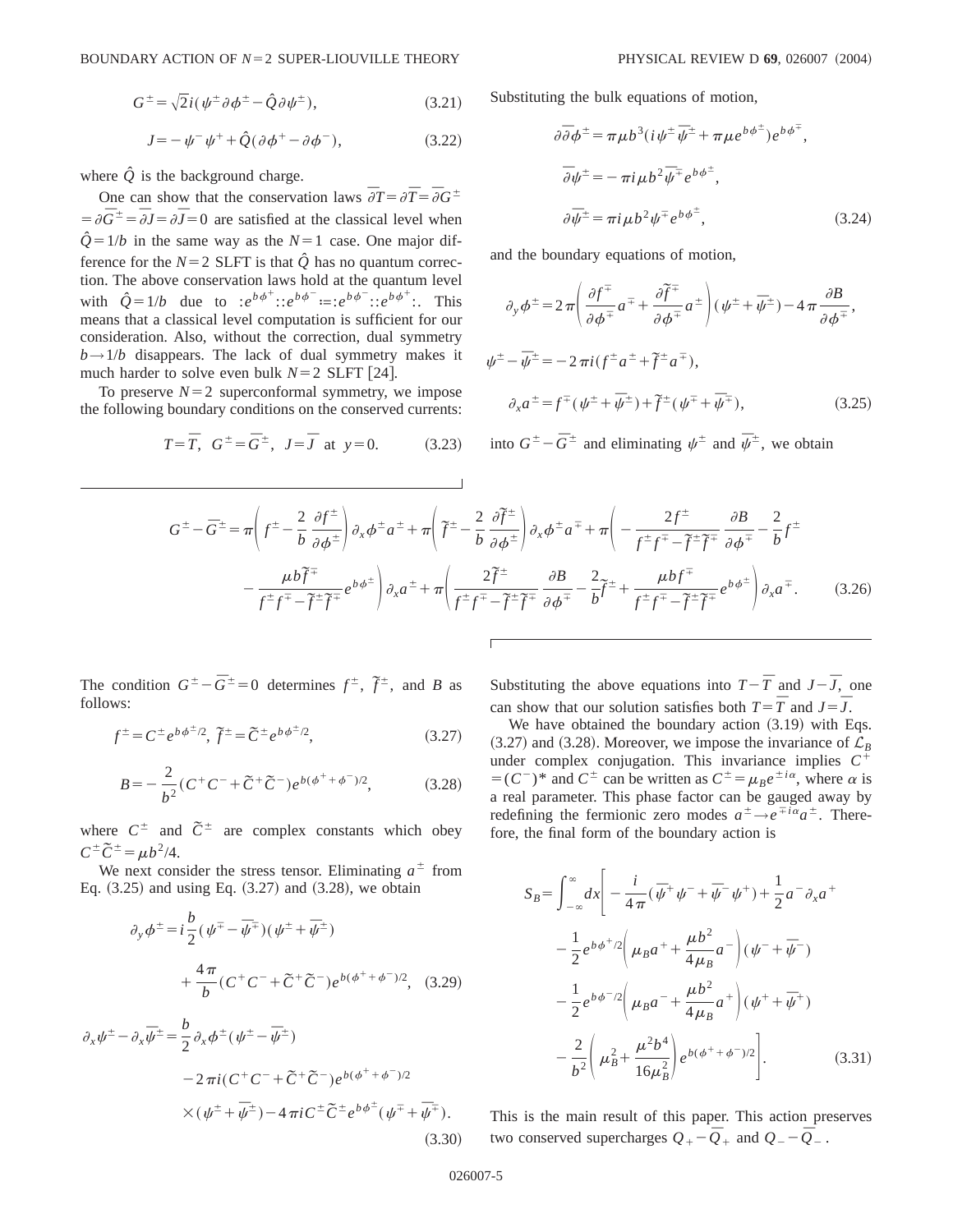We can rewrite this boundary action in terms of boundary superfields. Defining supertranslation operators  $D_{t\pm} = D_{\pm}$  $-\bar{D}_{\pm}$ , which satisfy

$$
\{D_{t+}, D_{t-}\} = \partial_x, \ D_{t+}^2 = D_{t-}^2 = 0,
$$
 (3.32)

and their conjugate coordinates  $\theta_t^{\pm} = (\theta^{\pm} - \overline{\theta}^{\pm})/2$ , we introduce fermionic boundary chiral superfields  $\Gamma^{\pm}$ :

$$
D_{t\overline{+}}\Gamma^{\pm}=0.\tag{3.33}
$$

The boundary superfields  $\Gamma^{\pm}$  can be expanded as

$$
\Gamma^{\pm} = a^{\pm}(x^{\pm}) + i \theta_t^{\pm} h^{\pm}(x^{\pm}), \tag{3.34}
$$

where  $x^{\pm} = x + \frac{1}{2} \theta_t^{\pm} \theta_t^{\mp}$ . In terms of these superfields, the boundary action can be written as

$$
S_B = \int_{-\infty}^{\infty} dx \left( -\frac{i}{4\pi} (\Phi^+ \Phi^-|_{\theta^+ \overline{\theta}^-} + \Phi^+ \Phi^-|_{\theta^- \overline{\theta}^+}) - \frac{1}{2} \mu (e^{b\Phi^+} + e^{b\Phi^-}) \right|_{\theta^{\pm} = \overline{\theta}^{\pm} = 0}
$$
  
+ 
$$
\frac{1}{2} \int d\theta_t^+ d\theta_t^- \Gamma^+ \Gamma^- - \left[ \frac{i}{b} \int d\theta_t^+ \left( \mu_B \Gamma^+ e^{b\Phi^+ / 2} + \frac{\mu b^2}{4\mu_B} (\Gamma^- e^{b\Phi^+ / 2} - \Gamma^+ e^{b\Phi^- / 2}) \right) \right|_{\theta_t^- = 0} + \text{c.c.} \right].
$$
 (3.35)

When the terms including the superfields  $\Gamma^{\pm}$  do not exist, Eq.  $(3.35)$  reduces to the boundary action which preserves only  $N=1$  supersymmetry under Neumann boundary conditions. In this case the  $N=2$  supersymmetry transformation of the action  $S + S_B$  has a nonvanishing surface term which is canceled by those of the terms including  $\Gamma^{\pm}$ .

#### **IV. DISCUSSION**

Our result contains one boundary parameter  $\mu_B$  which generates a continuous family of conformal boundary conditions. One remarkable result is that the boundary action has a dual symmetry

$$
\mu_B \rightarrow \frac{\mu b^2}{4\mu_B}.\tag{4.1}
$$

This means that two conformal boundary conditions of the  $N=2$  SLFT can be identified. To understand the further implications of this, we need to derive some exact correlation functions such as boundary one-point functions. Our boundary action is a first step toward this. It is possible to derive a functional relation for the one-point functions using the boundary action as a screening boundary operator. The main difficulty arises, as in the bulk case  $[24]$ , from the lack of coupling constant duality. In a recent paper  $[25]$ , the onepoint functions for the  $N=2$  SLFT are conjectured from the modular transformations of the characters for a special value of the coupling constant. It would be interesting to see if these one-point functions are consistent with the functional relations based on our boundary action and to derive them for arbitrary values of the coupling constant.

### **ACKNOWLEDGMENTS**

We thank C. Kim, R. Nepomechie, J. Park, C. Rim, and M. Stanishkov for helpful discussions. This work was supported in part by the Korea Research Foundation, Grant No. 2002-070-C00025.

### **APPENDIX A: CONVENTIONS**

In this appendix we present our conventions for  $N=1,2$ supersymmetries.

### 1.  $N=1$  supersymmetry

We use (1,1) superspace with bosonic coordinates  $z$ ,  $\overline{z}$  and fermionic coordinates  $\theta$ ,  $\bar{\theta}$ . Here we define  $z = x + iy$ ,  $\bar{z} = x$  $-iy$  and  $\partial = (\partial_x - i\partial_y)/2$ ,  $\overline{\partial} = (\partial_x + i\partial_y)/2$ . The integration measure is  $\int d^2z d^2\theta = \int dx dy d\theta d\overline{\theta}$ . The covariant derivatives are given by

$$
D = \frac{\partial}{\partial \theta} + \theta \partial, \ \bar{D} = \frac{\partial}{\partial \bar{\theta}} + \bar{\theta} \bar{\partial}, \tag{A1}
$$

which satisfy

$$
\{D,D\} = 2\partial, \ \{\bar{D},\bar{D}\} = 2\bar{\partial}, \ \{D,\bar{D}\} = 0. \tag{A2}
$$

The supercharges

$$
Q = \frac{\partial}{\partial \theta} - \theta \partial, \quad \overline{Q} = \frac{\partial}{\partial \overline{\theta}} - \overline{\theta} \overline{\partial}
$$
 (A3)

satisfy

$$
\{Q, Q\} = -2\partial, \quad \{\bar{Q}, \bar{Q}\} = -2\bar{\partial}, \quad \{Q, \bar{Q}\} = 0, \quad (A4)
$$

and anticommute with *<sup>D</sup>*, *D¯*.

## **2.**  $N=2$  supersymmetry

We use (2,2) superspace with bosonic coordinates  $z$ ,  $\overline{z}$  and fermionic ones  $\theta^+$ ,  $\overline{\theta}^+$ ,  $\theta^-$ ,  $\overline{\theta}^-$ . Complex conjugation of fermionic coordinates is defined by  $(\theta^{\pm})^* = \overline{\theta^{\pm}}$ . The covariant derivatives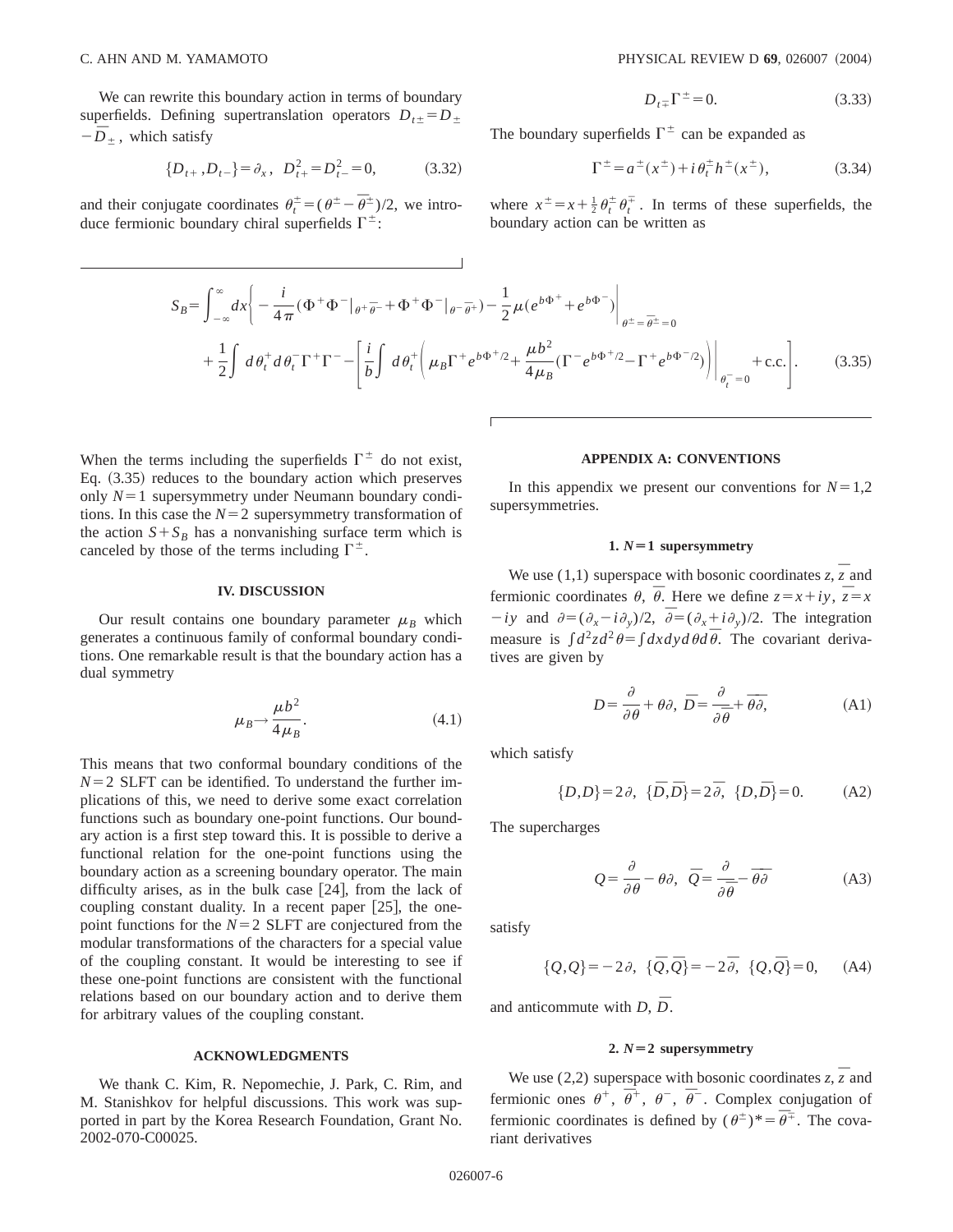$$
D_{\pm} = \frac{\partial}{\partial \theta^{\pm}} + \frac{1}{2} \theta^{\mp} \partial, \ \bar{D}_{\pm} = \frac{\partial}{\partial \bar{\theta}^{\pm}} + \frac{1}{2} \bar{\theta}^{\mp} \bar{\partial} \tag{A5}
$$

satisfy

$$
\{D_+, D_-\} = \partial, \quad \{\bar{D}_+, \bar{D}_-\} = \bar{\partial},
$$

all other  $(anti)$  commutators = 0.  $(A6)$ 

The supercharges are given by

$$
Q_{\pm} = \frac{\partial}{\partial \theta^{\pm}} - \frac{1}{2} \theta^{\mp} \partial, \quad \overline{Q}_{\pm} = \frac{\partial}{\partial \overline{\theta}^{\pm}} - \frac{1}{2} \overline{\theta}^{\mp} \overline{\partial}, \tag{A7}
$$

which obey

$$
\{Q_+, Q_-\} = -\partial, \quad \{\overline{Q}_+, \overline{Q}_-\} = -\overline{\partial},
$$
  
all other (anti)commutators = 0, (A8)

and anticommute with  $D_{\pm}$ ,  $\overline{D}_{\pm}$ . Chiral superfields  $\Phi_i^{\pm}$  satisfy  $D_{\mp} \Phi_i^{\pm} = \overline{D}_{\mp} \Phi_i^{\pm} = 0$ . An  $N=2$  supersymmetric action is constructed from *D* terms and *F* terms<sup>1</sup> and is written as

$$
S = \int d^2z d^4\theta K(\Phi_i^+, \Phi_i^-) + \left(\int d^2z d^2\theta^+ W^+(\Phi_i^+) + \text{c.c.}\right),\tag{A9}
$$

where  $K(\Phi_i^+,\Phi_i^-)$  is an arbitrary differentiable function of superfields and  $W^+(\Phi_i^+)$  is a holomorphic function of chiral superfields  $\Phi_i^+$ . The integration measures in Eq. (A9) are defined by

$$
\int d^2z d^4\theta K(\Phi_i^+, \Phi_i^-) = \int dx dy d\theta^+ d\overline{\theta}^+ d\theta^- d\overline{\theta}^-
$$
  
× $K(\Phi_i^+, \Phi_i^-)$ , (A10)

$$
\int d^2z d^2\theta^+ W^+(\Phi_i^+) = \int dx dy d\theta^+ d\overline{\theta}^+ \times W^+(\Phi_i^+)|_{\theta^- = \overline{\theta}^- = 0}.
$$
\n(A11)

### APPENDIX B: QUANTUM CORRECTIONS OF THE  $N=1$ **BOUNDARY SUPERSYMMETRY**

In this appendix we show how the classical boundary action  $(2.10)$  with Eqs.  $(2.16)$  is modified at the quantum level. At the quantum level, we replace  $e^{\alpha \phi}$  with the normalordered exponential : $e^{\alpha \phi}$ : Therefore, we cannot eliminate  $\psi$ ,  $\bar{\psi}$  from *G*,  $\bar{G}$  because  $f^{-1}$  may not be well defined. Therefore, we need to keep the fermionic fields. Then, Eq.  $(2.15)$ becomes

$$
G - \overline{G} = 2 \pi f a \partial_x \phi + 2 \pi (\psi + \overline{\psi}) \frac{\partial f}{\partial \phi} a (\psi + \overline{\psi})
$$
  

$$
- 2 \pi (\psi + \overline{\psi}) \frac{\partial B}{\partial \phi} - 4 \pi Q \partial_x f a - 4 \pi Q f^2 (\psi + \overline{\psi})
$$
  

$$
+ Q \pi \mu b^2 (\psi + \overline{\psi}) \Lambda^{-2b^2} (e^{b \phi/2})^2, \tag{B1}
$$

where  $\Lambda$  is a cutoff scale and  $f = \mu_B : e^{b \phi/2}$ .

The first and second terms on the right-hand side of Eq.  $(B1)$  can be dealt with the point-splitting technique developed in  $[26]$ . The first term can be calculated as

$$
fa\partial_x \phi = \frac{\mu_B}{2} \lim_{x_1 \to x_2} [ :e^{b\phi(x_1)/2} : a(x_1) \partial_x \phi(x_2) + (x_1 \leftrightarrow x_2) ]
$$
  

$$
= \mu_B :e^{b\phi/2} \partial_x \phi : a + b \lim_{x_1 \to x_2} \frac{1}{x_1 - x_2}
$$
  

$$
\times [f(x_1) a(x_1) - f(x_2) a(x_2)]
$$
  

$$
= \frac{2}{b} \partial_x fa + b \partial_x fa + bf^2(\psi + \overline{\psi}),
$$
 (B2)

where we used Eq.  $(2.14)$ . Similarly the second term becomes

$$
(\psi + \overline{\psi})fa(\psi + \overline{\psi}) = 2\partial_x fa + 2f^2(\psi + \overline{\psi}).
$$
 (B3)

This leads to

$$
G - \overline{G} = \pi (\psi + \overline{\psi}) \Biggl[ \Biggl( -\frac{4}{b} \mu_B^2 + \hat{Q} \mu b^2 \Lambda^{-2b^2} \Biggr) (e^{b \phi/2})^2 - 2 \frac{\partial B}{\partial \phi} \Biggr], \tag{B4}
$$

where we used  $\hat{Q} = 1/b + b$ . The condition  $G - \bar{G} = 0$  gives

$$
B = \left(-\frac{2}{b^2}\mu_B^2 + \frac{1}{2}\hat{Q}b\mu\Lambda^{-2b^2}\right)(:e^{b\phi/2}:)^2.
$$
 (B5)

Compared with the classical result  $(2.16)$ , *B* gets the quantum correction.

The condition  $T - \bar{T} = 0$  can be also satisfied in this way. Substituting Eqs.  $(2.13)$  and  $(2.14)$  into  $T-\overline{T}$ , we obtain

$$
T - \overline{T} = \pi i \left[ 2 \partial_x f a \left( \psi + \overline{\psi} \right) - \partial_x (f a \left( \psi + \overline{\psi} \right)) \right] + \frac{1}{2} (\overline{\psi} \partial_x \overline{\psi} - \psi \partial_x \psi).
$$
 (B6)

Using Eq. (2.14) for  $\psi$  and  $\bar{\psi}$ , one can show that Eq. (B6) vanishes. Therefore, the boundary action  $(2.10)$  along with  $f$ and *B* given above preserves boundary conformal symmetry up to the quantum level.

<sup>&</sup>lt;sup>1</sup>One can also consider twisted  $F$  terms which we do not mention here.